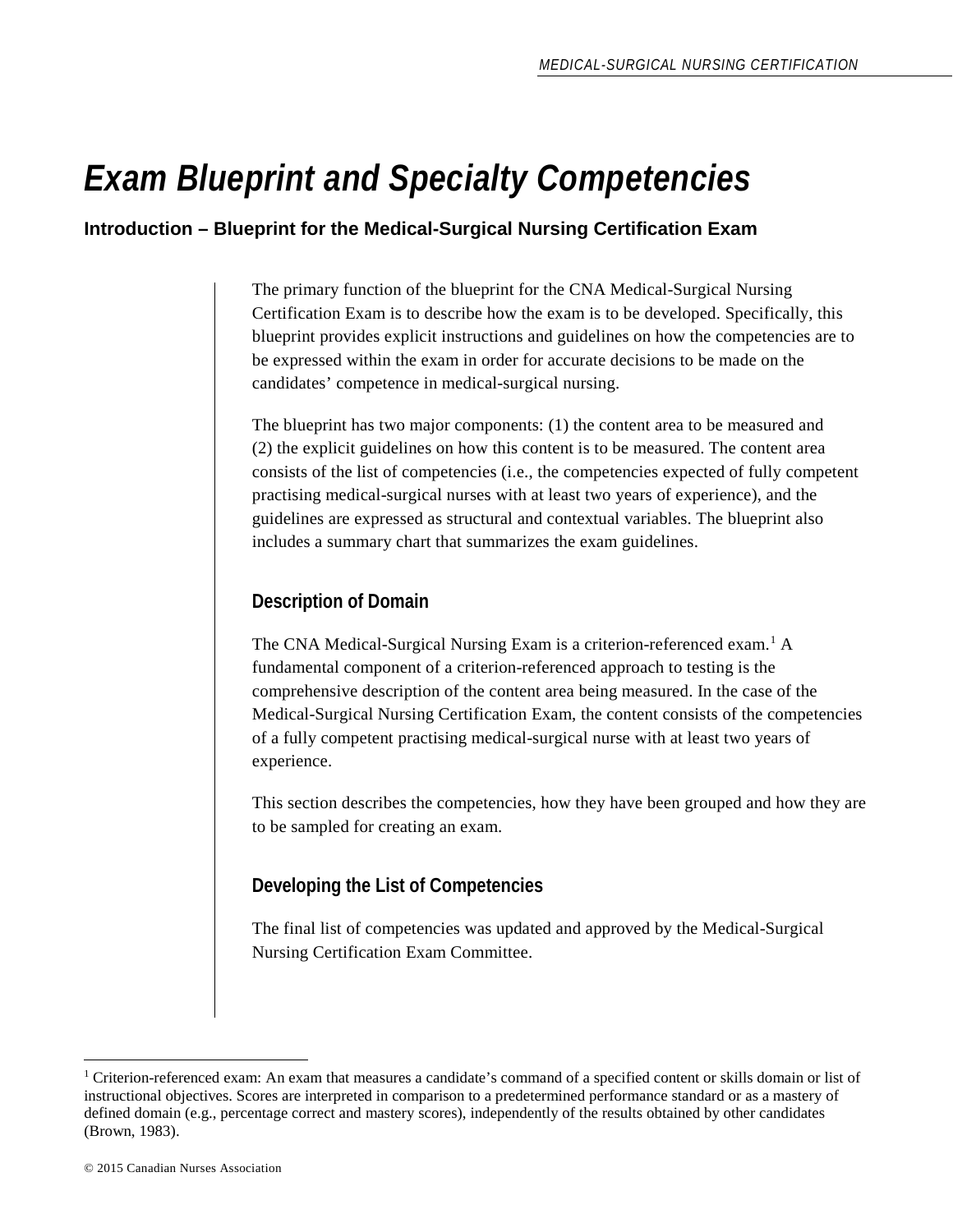#### **Assumptions**

In developing the set of competencies for medical-surgical nurses, the following assumptions, based on current national standards for nursing practice, were made:

#### **The practice environment**

- The medical-surgical environment is challenging, complex, ethically demanding, culturally diverse, technological and ever-changing.
- The care of medical-surgical clients is driven by best practice standards and the efficient utilization of internal and external resources.
- The medical-surgical environment is the cornerstone for teaching, acquisition and consolidation of nursing knowledge, skills and critical thinking.
- The medical-surgical nurse practises in a variety of capacities and settings in an environment that promotes safe, efficient, effective health-care services.
- Medical-surgical care is provided at the primary, secondary and tertiary levels in community, acute, chronic and long-term/continuing care settings. Examples include inpatient and outpatient settings, day surgeries, adult medical clinics, primary health clinics, community clinics, pre-admission clinics and military assignments.
- Holistic medical-surgical care is best provided through the collaborative practice of members of an interprofessional team and community partners to meet the physical, emotional, social, spiritual and cultural needs of clients and their families.

#### **Client**

- The medical-surgical client may be an adult, a family or a community varying in race, gender, language, education, culture, socio-economic background, religion and sexual orientation.
- The medical-surgical client often has multiple, complex comorbidities of increasing acuity and chronicity and may have needs that vary from ambulatory to total care across the adult lifespan. There is an increasing representation of clients over 65 years of age and bariatric clients.
- The medical-surgical client and his/her family collaborate as part of the health-care team.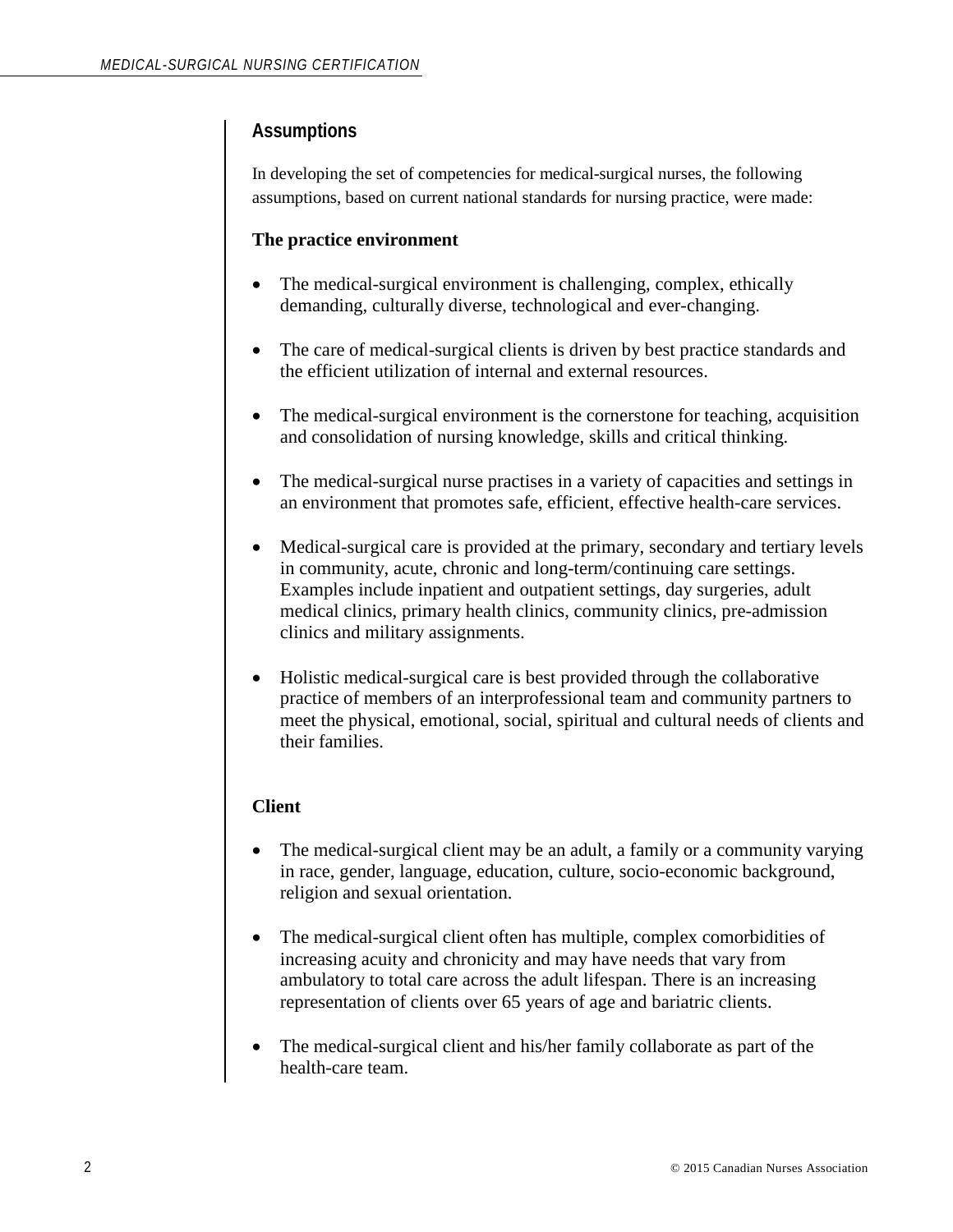#### **Family**

The family is defined by the client and may be a participant in care.

#### **Nurse**

- The medical-surgical nurse is a leader and pivotal member of the interprofessional health-care team who facilitates timely assessment, care, treatment, education, discharge and follow-up.
- The medical-surgical nurse has primary responsibility to prioritize, organize and coordinate the care of multiple clients with ever-changing, complex, multi-system issues.
- The medical-surgical nurse has responsibility for encouraging health promotion and illness prevention.
- The medical-surgical nurse provides evidence-informed care while maintaining professional competence through ongoing education, research and skill development.
- The medical-surgical nurse strives to achieve a smooth transition of clients and families along the health-care continuum and within the health-care system.
- The medical-surgical nurse respects the client's rights to his/her perception of the health problem and self-determination of care, while understanding the impact of the determinants of health.
- The medical-surgical nurse facilitates the client's and family's ability to cope with stressors related to illness and the environment and promotes access to appropriate and available resources.
- The medical-surgical nurse advocates for ethical, safe, quality care environments promoting the best possible client outcomes.
- The medical-surgical nurse has professional accountability to guide, mentor and share experiences with nurses, students and other health-care providers.
- The medical-surgical nurse continuously adapts in a technologically advancing health-care system.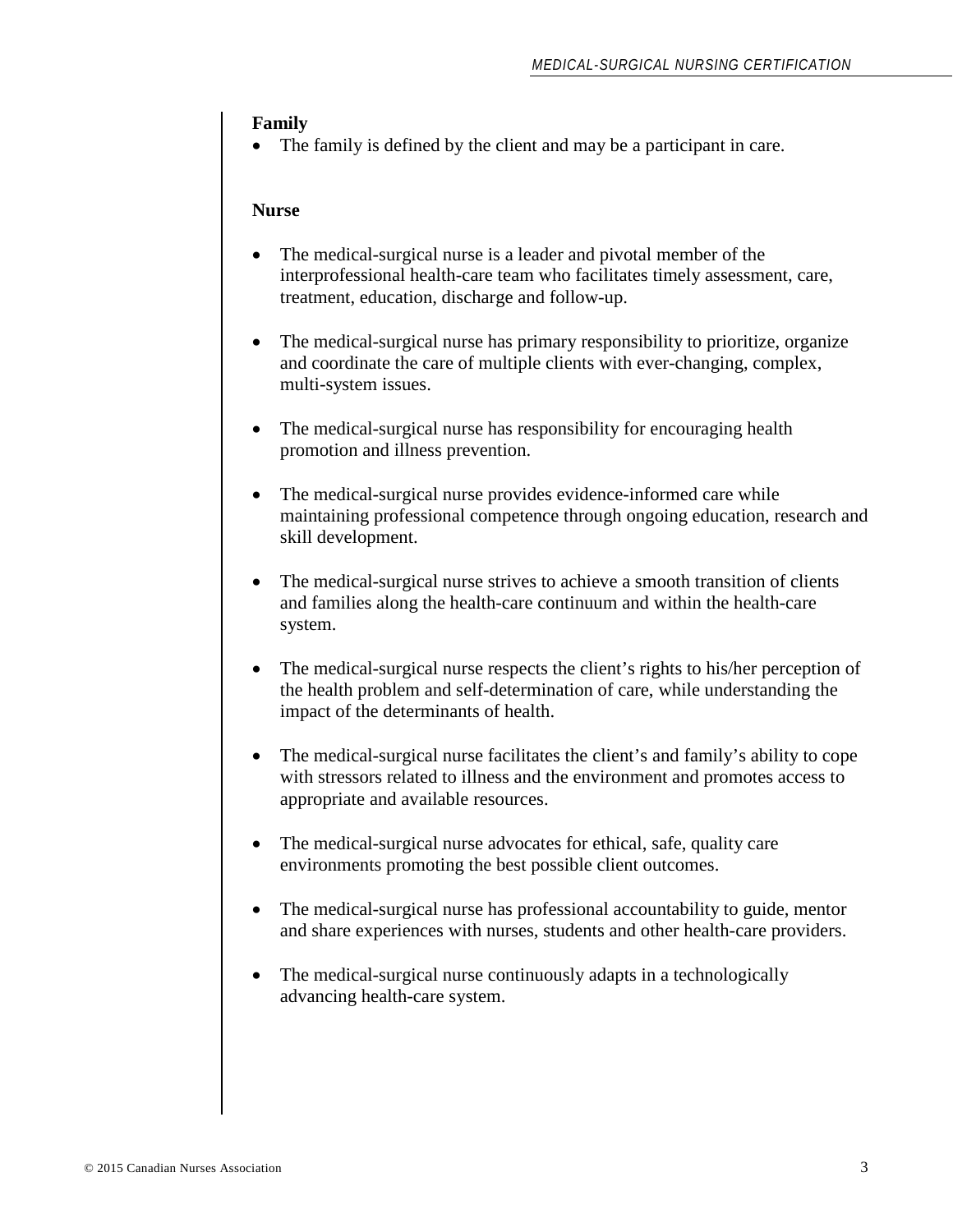#### **Health**

- Health is a personal concept viewed within the context of the client's personal, cultural, religious and ethical value systems.
- Health exists on a continuum from absence of disease to acute illness, chronic illness, disability, frailty, aging and end of life.
- Health behaviours are directed toward promotion, prevention, maintenance, rehabilitation, restoration or palliation.
- Vital signs include temperature, heart rate, respiratory rate, blood pressure, oxygen saturation, level of consciousness and perception of pain.
- Pain is what the client says it is, in the context of health and illness.

#### **Competency Categories**

The competencies are classified under a twelve-category scheme commonly used to organize medical-surgical nursing.

Some of the competencies lend themselves to one or more of the categories; therefore, these twelve categories should be viewed simply as an organizing framework. Also, it should be recognized that the competency statements vary in scope, with some representing global behaviours and others more discrete and specific nursing behaviours.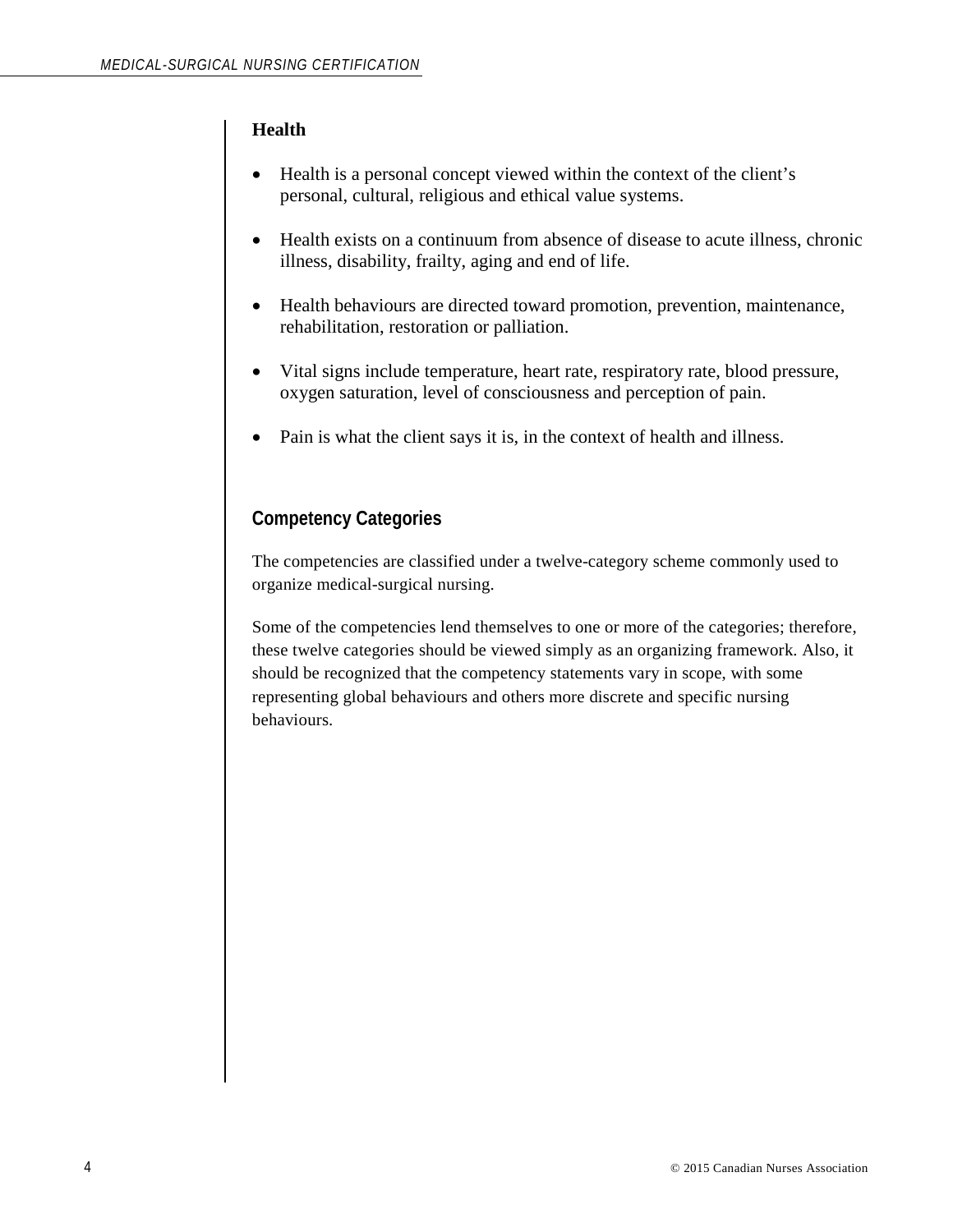#### **Competency Sampling**

Using the grouping and the guideline that the Medical-Surgical Nursing Certification Exam will consist of approximately 165 questions, the categories have been given the following weights in the total examination.

| <b>Categories</b>                                         | Approximate weights in the<br>total examination |
|-----------------------------------------------------------|-------------------------------------------------|
| Neurological System                                       | $7 - 11\%$                                      |
| Eye, Ear, Nose and Throat (EENT) System                   | $3 - 7%$                                        |
| Cardiovascular System                                     | 10-14%                                          |
| <b>Respiratory System</b>                                 | 10-14%                                          |
| Gastrointestinal System                                   | $6-10%$                                         |
| Genitourinary and Reproductive systems                    | $4 - 8\%$                                       |
| Musculoskeletal and Integumentary Systems                 | 5-9%                                            |
| Immunological, Hematological and Endocrinological Systems | $6-10%$                                         |
| <b>Infectious Diseases</b>                                | 5-9%                                            |
| Pain                                                      | $9 - 13%$                                       |
| <b>Mental Health</b>                                      | 5-9%                                            |
| Professional, Legal and Ethical Issues                    | 5-9%                                            |

#### **Table 1: Competency Sampling**

#### **Technical Specifications**

In addition to the specifications related to the competencies, other variables are considered during the development of the Medical-Surgical Nursing Certification Exam. This section presents the guidelines for two types of variables: structural and contextual.

**Structural Variables**: Structural variables include those characteristics that determine the general appearance and design of the exam. They define the length of the exam, the format and presentation of the exam questions (e.g., multiple-choice format) and special functions of exam questions (e.g., case-based or independent questions).

**Contextual Variables**: Contextual variables specify the nursing contexts in which the exam questions will be set (e.g., client culture, Client health situation and health-care environment).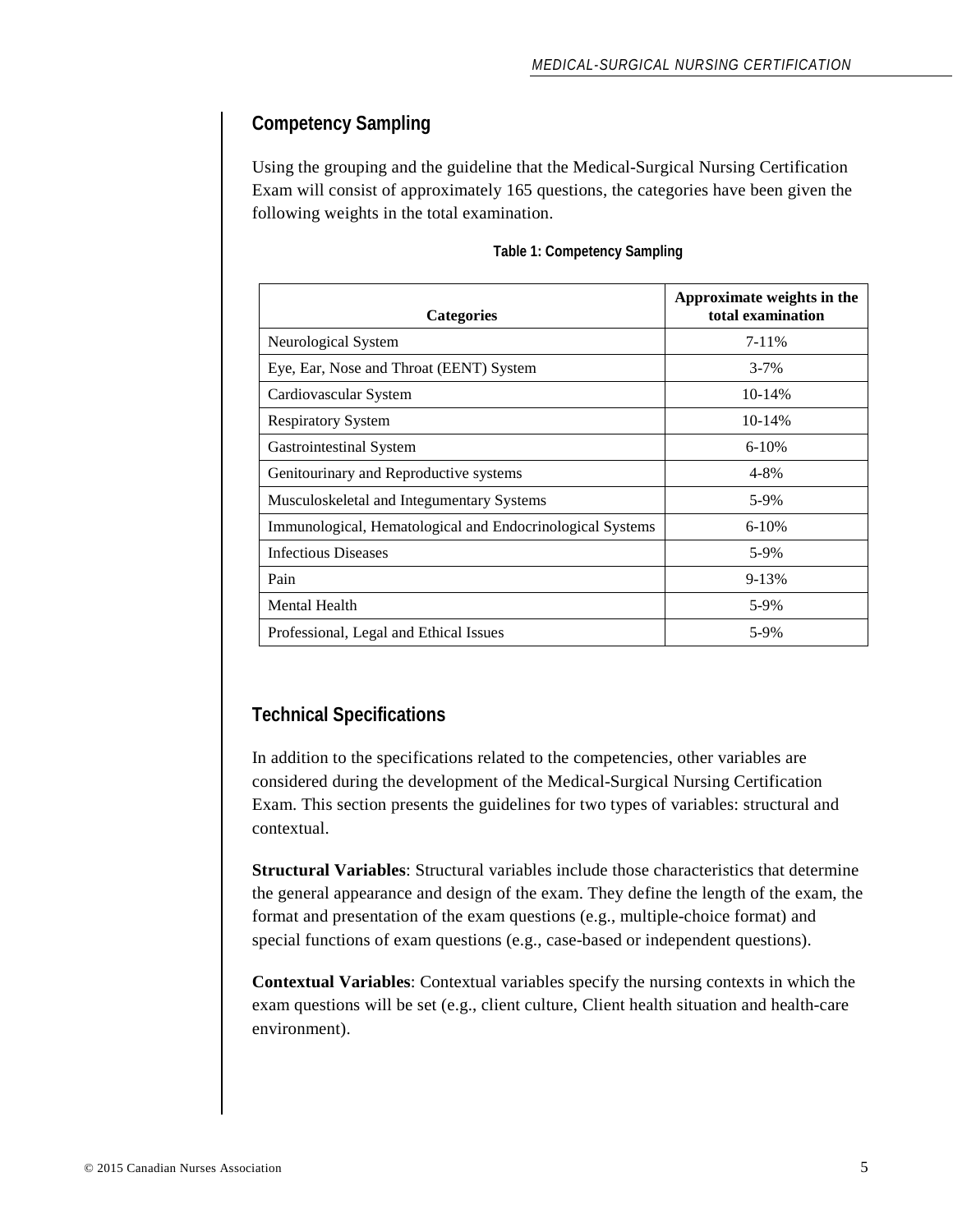#### **Structural Variables**

**Exam Length**: The exam consists of approximately 165 multiple-choice questions*.*

**Question Presentation**: The multiple-choice questions are presented in one of two formats: case-based or independent. Case-based questions are a set of approximately four questions associated with a brief health-care scenario (i.e., a description of the client's health-care situation). Independent questions stand alone. In the Medical-Surgical Nursing Certification Exam, 60 to 75 per cent of the questions are presented as independent questions and 25 to 40 per cent are presented within cases.

**Taxonomy for Questions**: To ensure that competencies are measured at different levels of cognitive ability, each question on the Medical-Surgical Nursing Certification Exam is aimed at one of three levels: knowledge/comprehension, application and critical thinking.<sup>[2](#page-5-0)</sup>

#### **1. Knowledge/Comprehension**

This level combines the ability to recall previously learned material and to understand its meaning. It includes such mental abilities as knowing and understanding definitions, facts and principles and interpreting data (e.g., knowing the effects of certain drugs or interpreting data appearing on a client's record).

#### **2. Application**

This level refers to the ability to apply knowledge and learning to new or practical situation. It includes applying rules, methods, principles and theories in providing care to clients (e.g., applying nursing principles to the care of clients).

#### **3. Critical Think**i**ng**

The third level of the taxonomy deals with higher-level thinking processes. It includes the abilities to judge the relevance of data, to deal with abstraction and to solve problems (e.g., identifying priorities of care or evaluating the effectiveness of interventions). The medical-surgical nurse with at least two years of experience should be able to identify cause-and-effect relationships, distinguish between relevant and irrelevant data, formulate valid conclusions and make judgments concerning the needs of clients.

 $\overline{a}$ 

<span id="page-5-0"></span><sup>2</sup> These levels are adapted from the taxonomy of cognitive abilities developed in Bloom (1956).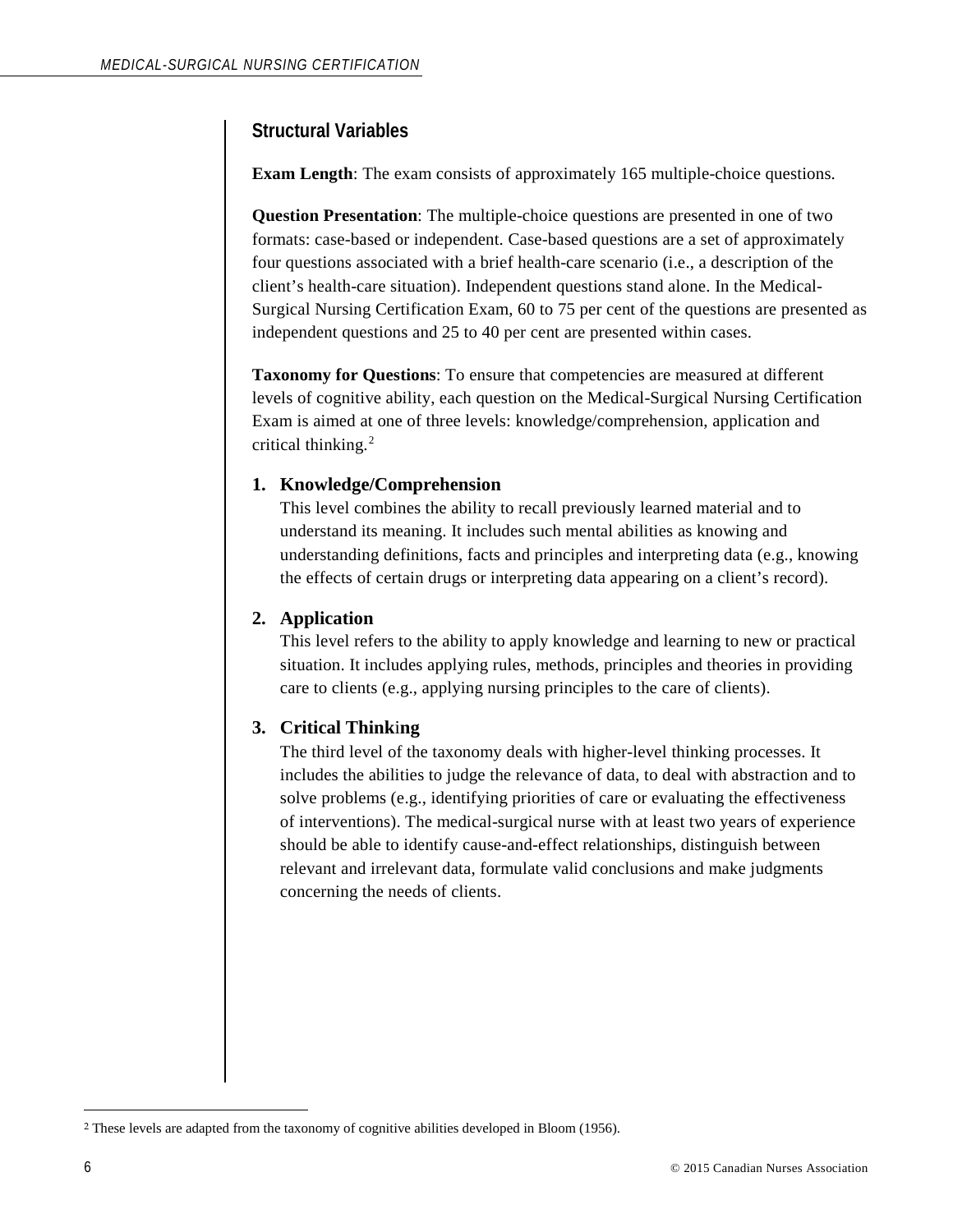The following table presents the distribution of questions for each level of cognitive ability.

| <b>Cognitive Ability Level</b> | Percentage of questions on<br><b>Medical-Surgical Nursing Exam</b> |  |
|--------------------------------|--------------------------------------------------------------------|--|
| Knowledge/Comprehension        | $10 - 25%$                                                         |  |
| Application                    | 50-65%                                                             |  |
| Critical Thinking              | 20-35%                                                             |  |

**Table 2: Distribution of Questions for Each Level of Cognitive Ability**

#### **Contextual Variables**

**Client Culture**: Questions are included that measure awareness, sensitivity and respect for different cultural values, beliefs and practices, without introducing stereotypes.

**Client Health Situation**: In the development of the Medical-Surgical Nursing Exam, the client is viewed holistically. The client health situations presented also reflect a cross-section of health situations encountered by medical surgical nurses.

**Health-Care Environment**: Medical-surgical nursing is practised in the primary, secondary and tertiary levels in community, acute, chronic and long-term/continuing care settings. However, medical-surgical nursing can also be practised in other settings. Therefore, for the purposes of the Medical-Surgical Certification Exam, the health-care environment is specified only where it is required for clarity or in order to provide guidance to the examinee.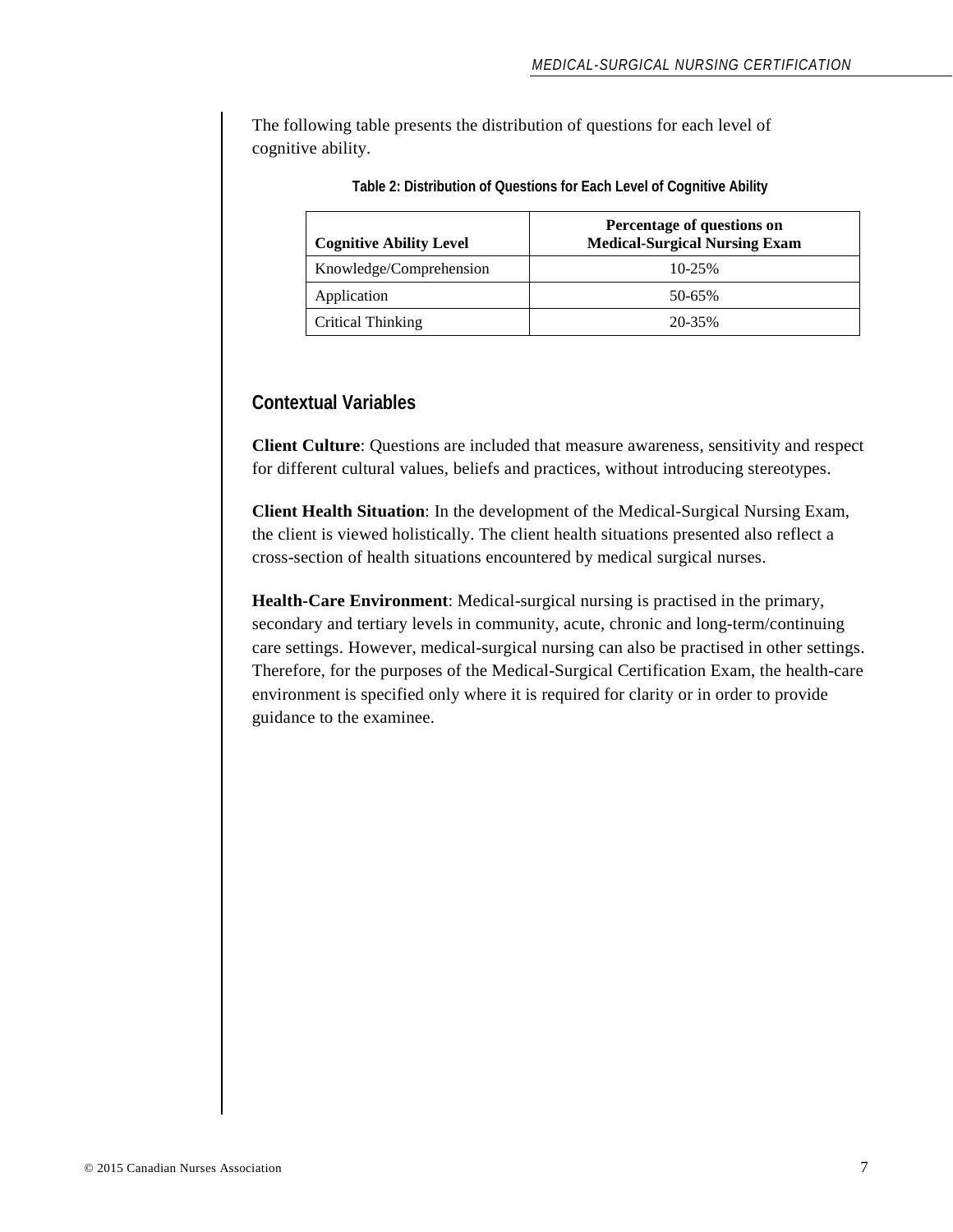#### **Conclusions**

The blueprint for the Medical-Surgical Nursing Certification Exam is the product of a collaborative effort between CNA, ASI and a number of medical-surgical nurses across Canada. Their work has resulted in a compilation of the competencies required of practising medical-surgical nurses and has helped determine how those competencies will be measured on the Medical-Surgical Nursing Certification Exam. A summary of these guidelines can be found in the summary chart Medical-Surgical Nursing Certification Development Guidelines.

Medical-surgical nursing practice will continue to evolve. As this occurs, the blueprint may require revision so that it accurately reflects current practices. CNA will ensure that such revision takes place in a timely manner and will communicate any changes in updated editions of this document.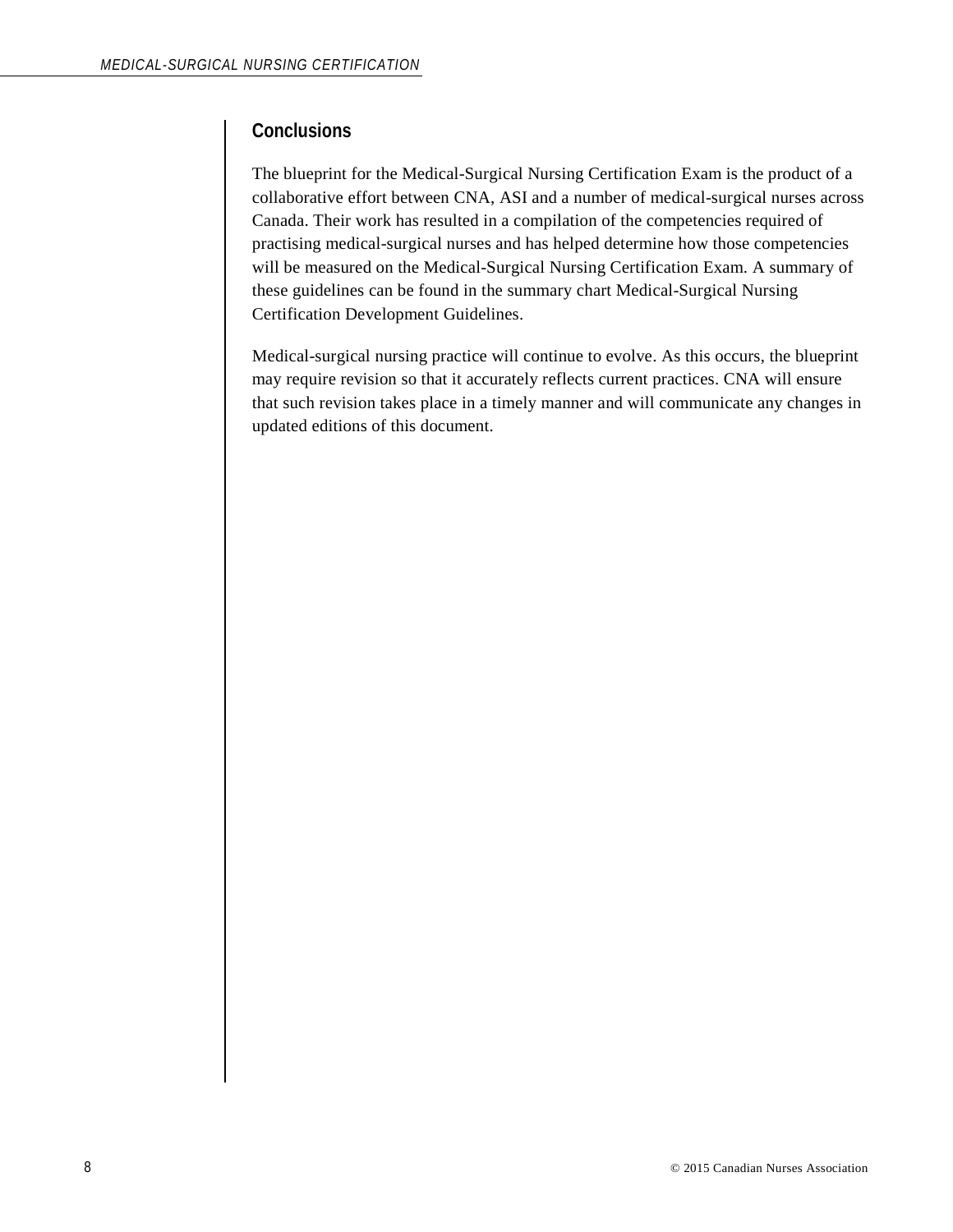# *Summary Chart*

#### **Medical-Surgical Nursing Exam Development Guidelines**

### **Structural Variables**

| Exam Length and Format                       | Approximately 165 objective questions                                                                                                                                                                                                                                                                                                                                                                                                                         |                                                                                                                                                                                                                                                                  |  |
|----------------------------------------------|---------------------------------------------------------------------------------------------------------------------------------------------------------------------------------------------------------------------------------------------------------------------------------------------------------------------------------------------------------------------------------------------------------------------------------------------------------------|------------------------------------------------------------------------------------------------------------------------------------------------------------------------------------------------------------------------------------------------------------------|--|
| <b>Question Presentation</b>                 | 60-75% independent questions<br>25-40% case-based questions                                                                                                                                                                                                                                                                                                                                                                                                   |                                                                                                                                                                                                                                                                  |  |
| <b>Cognitive Ability Levels of Questions</b> | Knowledge/Comprehension<br>Application<br><b>Critical Thinking</b>                                                                                                                                                                                                                                                                                                                                                                                            | 10-25% of questions<br>50-65% of questions<br>20-35% of questions                                                                                                                                                                                                |  |
| <b>Competency Categories</b>                 | Neurological System<br>Eye, Ear, Nose and Throat (EENT) System<br>Cardiovascular System<br><b>Respiratory System</b><br>Gastrointestinal System<br>Genitourinary and Reproductive Systems<br>Musculoskeletal and Integumentary Systems<br>Immunological, Hematological and<br><b>Endocrinological Systems</b><br><b>Infectious Diseases</b><br>Pain<br><b>Mental Health</b><br>Professional, Legal and Ethical Issues                                         | 7-11% of questions<br>3-7% of questions<br>10-14% of questions<br>10-14% of questions<br>6-10% of questions<br>4-8% of questions<br>5-9% of questions<br>6-10% of questions<br>5-9% of questions<br>9-13% of questions<br>5-9% of questions<br>5-9% of questions |  |
| <b>Contextual Variables</b>                  |                                                                                                                                                                                                                                                                                                                                                                                                                                                               |                                                                                                                                                                                                                                                                  |  |
| Client Age and Gender                        | In the development of the Medical-Surgical Nursing Certification<br>Exam, questions will include only adult clients (i.e., 18 years and<br>older). The age of the client will be determined by the presented health<br>situations. The questions will represent both genders.                                                                                                                                                                                 |                                                                                                                                                                                                                                                                  |  |
| <b>Client Culture</b>                        | Questions are included that measure awareness, sensitivity and respect<br>for different cultural values, beliefs and practices, without introducing<br>stereotypes.                                                                                                                                                                                                                                                                                           |                                                                                                                                                                                                                                                                  |  |
| <b>Client Health Situation</b>               | In the development of the Medical-Surgical Nursing Exam, the client<br>is viewed holistically. The client health situations presented also reflect<br>a cross-section of health situations encountered by medical surgical<br>nurses.                                                                                                                                                                                                                         |                                                                                                                                                                                                                                                                  |  |
| <b>Health-Care Environment</b>               | Medical-surgical nursing is practised in the primary, secondary and<br>tertiary levels in community, acute, chronic and long-term/continuing<br>care settings. However, medical-surgical nursing can also be practised<br>in other settings. Therefore, for the purposes of the Medical-Surgical<br>Certification Exam, the health-care environment is specified only<br>where it is required for clarity or in order to provide guidance to the<br>examinee. |                                                                                                                                                                                                                                                                  |  |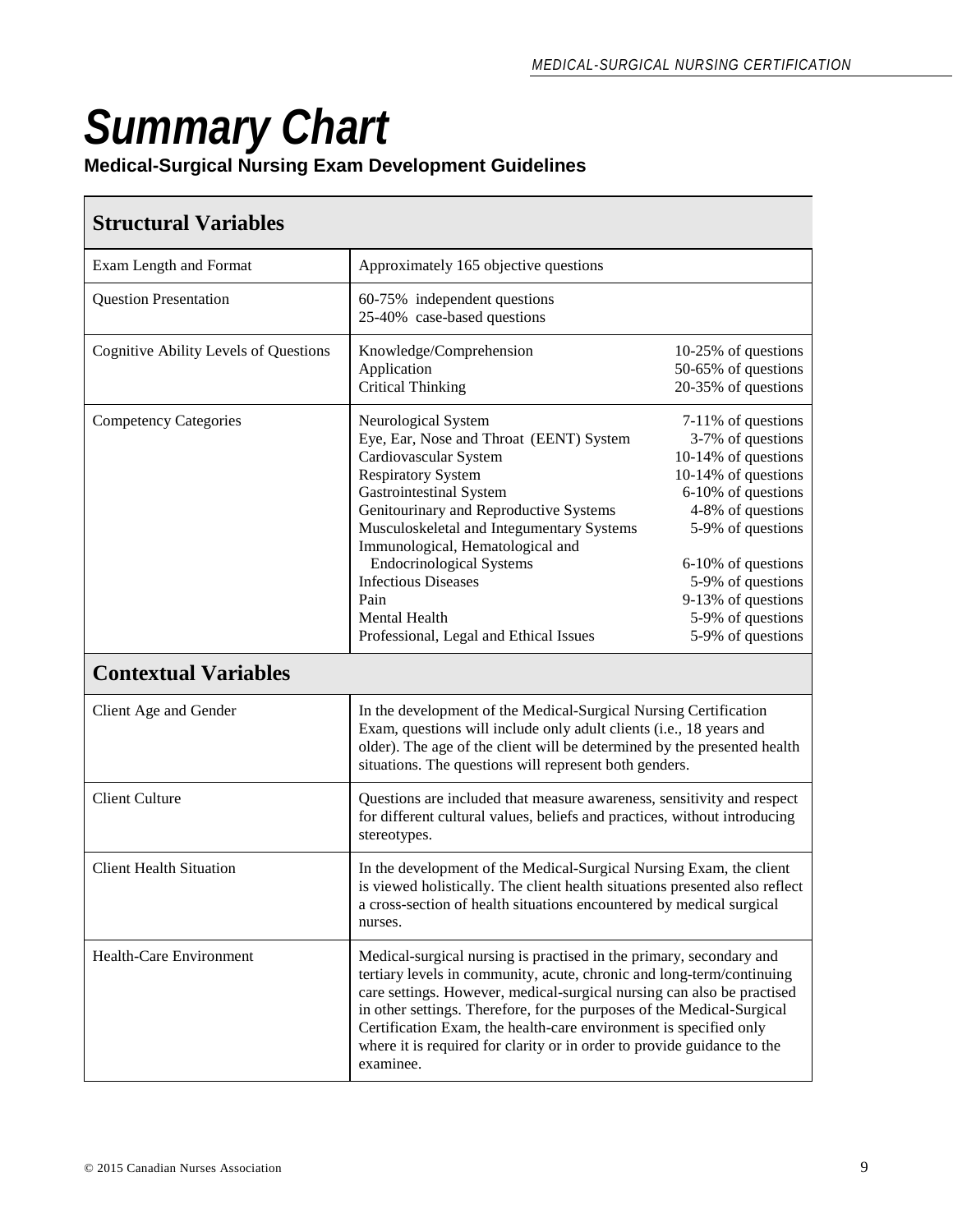## *The Medical-Surgical Nursing Exam List of Competencies*

## **Neurological System**

- 1.1 Recognizes clinical presentation and cares for clients with:
	- a) neuromuscular diseases (e.g., Parkinson's, ALS, MS);
	- b) altered levels of consciousness;
	- c) cerebrovascular incidences (e.g., transient ischemic attacks, cerebrovascular accidents);
	- d) with seizures/status epilepticus;
	- e) spinal cord injuries;
	- f) head injuries (e.g., concussions, hematomas);
	- g) headaches (e.g., cluster, tension, migraines); and
	- h) cancers (e.g., brain, spinal cord, non-malignant).
- 1.2 Cares for clients undergoing the following neurological procedures:
	- a) lumbar punctures;
	- b) diagnostics (e.g., MRI, CT, angiograms, EEG); and
	- c) neurological surgeries (e.g., craniotomies, discectomies).
- 1.3 Assesses the neurological system for subtle changes using:
	- a) trending of vital signs and neurological vital signs;
	- b) motor sensory assessments;
	- c) cognitive screenings;
	- d) laboratory results; and
	- e) information obtained from the client and family.
- 1.4 Determines the appropriate nursing diagnosis for clients with neurological needs.
- 1.5 Plans appropriate interventions to manage and monitor neurological status by:
	- a) monitoring fluid and electrolyte balance;
	- b) administering and monitoring pharmacological agents;
	- c) implementing non-pharmacological strategies;
	- d) providing safe client environment (e.g., fall risk prevention, seizure precautions, behavioural management); and
	- e) addressing client's/family's psychosocial needs (e.g., body image, sexuality).
- 1.6 Recognizes and manages potential neurological complications (e.g., bleeding/hemorrhage, headaches, seizures, anxiety, depression).
- 1.7 Evaluates interventions for clients with neurological care needs (e.g., recognizing subtle changes, adapting plan, communicating/documenting plan).
- 1.8 Develops an individualized teaching plan for clients with neurological care needs (e.g., client's readiness to learn, evaluating client's understanding, discharge planning, safety, health promotion, community resources).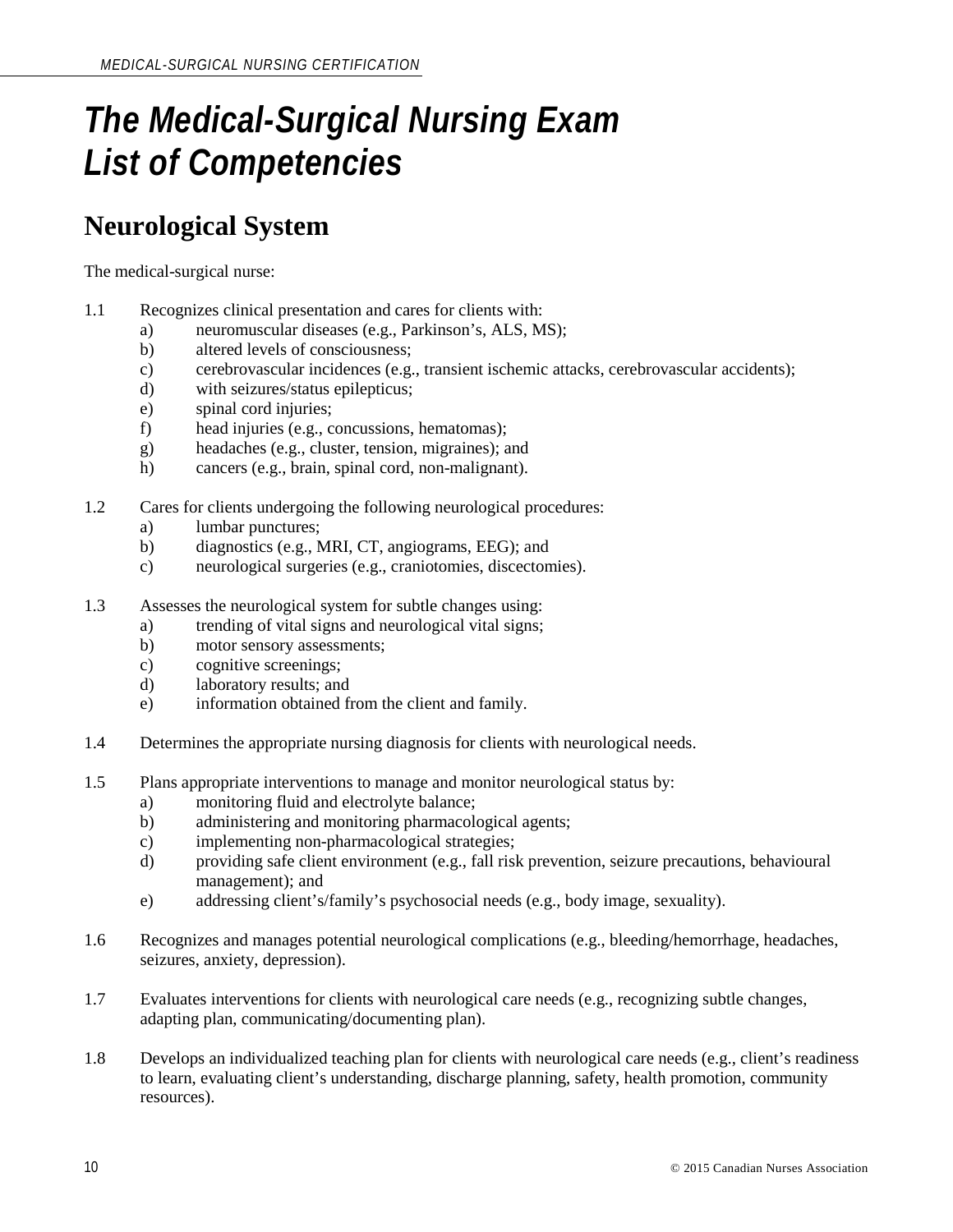## **Eye, Ear, Nose and Throat (EENT) System**

- 2.1 Recognizes clinical presentation and cares for clients with:
	- a) inflammatory and infectious processes (e.g., stomatitis, pharyngitis, epiglottitis sinusitis);
	- b) hearing impairment (e.g., sensorineural, conductive);
	- c) visual impairment (e.g., macular degeneration, cataracts, glaucoma);
	- d) facial trauma (e.g., fractures, reconstructions);
	- e) epistaxis; and
	- f) cancers (e.g., oral-pharyngeal, thyroid, esophageal).
- 2.2 Cares for clients undergoing the following EENT procedures:
	- a) incision and drainage;
	- b) nasal packing;
	- c) swallowing assessments;
	- d) eye surgery (e.g., cataracts, glaucoma); and
	- e) neck and throat surgery (e.g., tonsillectomy, thyroidectomy, tracheotomy).
- 2.3 Assesses the EENT system using:
	- a) trending of vital signs;
	- b) assessment of the respiratory system and airway patency; and
	- c) laboratory results.
- 2.4 Determines the appropriate nursing diagnosis for clients with EENT needs.
- 2.5 Plans appropriate interventions to manage and monitor EENT status by:
	- a) maintaining adequate airway;
	- b) optimizing ventilation;
	- c) monitoring fluid and electrolyte balance;
	- d) providing nutritional support and monitoring;
	- e) administering and monitoring pharmacological agents;
	- f) implementing non-pharmacological strategies;
	- g) providing safe client environment (e.g., wire cutters, tracheostomy tray, fall risk prevention);
	- h) addressing impaired communication (e.g., oral, visual, auditory); and
	- i) addressing client's/family's psychosocial needs (e.g., body image, sexuality).
- 2.6 Recognizes and manages EENT complications (e.g., bleeding/hemorrhage, airway patency).
- 2.7 Evaluates interventions for clients with EENT care needs (e.g., recognizing subtle changes, adapting plan, communicating/documenting plan).
- 2.8 Develops an individualized teaching plan for clients with EENT care needs (e.g., client's readiness to learn, evaluating client's understanding, discharge planning, health promotion, community resources).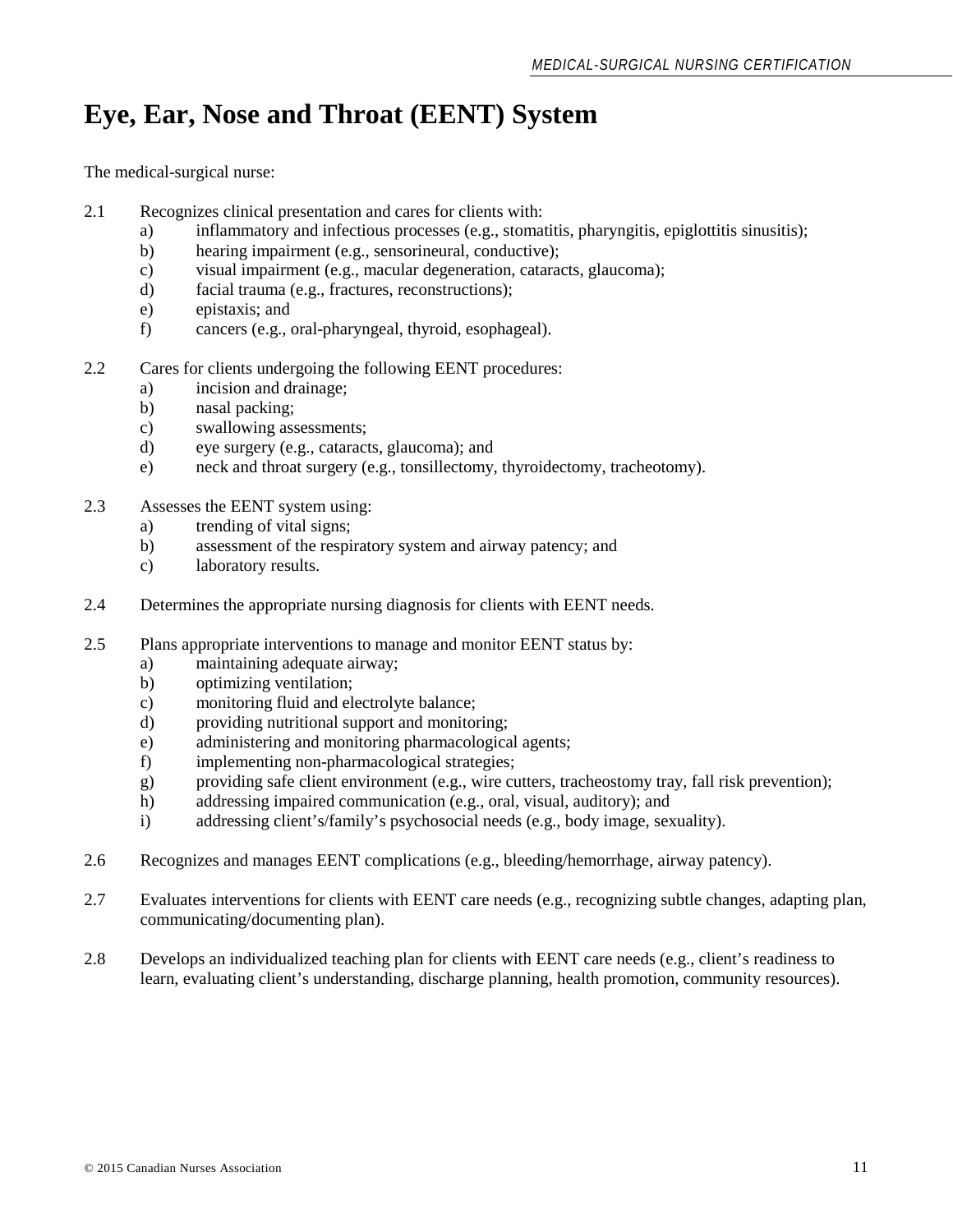## **Cardiovascular System**

- 3.1 Recognizes clinical presentation and cares for clients with:
	- a) heart failure (e.g., pulmonary edema);
	- b) venous thromboembolism;
	- c) acute coronary syndromes;
	- d) heart conduction disturbances;
	- e) infectious and inflammatory processes (e.g., endocarditis, pericarditis, systemic sepsis);
	- f) hypertension/hypotension;
	- g) shock;
	- h) peripheral vascular disease; and
	- i) cardiac arrest.
- 3.2 Cares for clients with or undergoing the following cardiovascular procedures:
	- a) vascular access devices;
	- b) diagnostic tests (e.g., exercise tolerance test, non-stress test, electrocardiograms);
	- c) pacemaker;
	- d) angiograms/angioplasty; and
	- e) surgery (e.g., femoral popliteal bypass, stenting, CABG).
- 3.3 Assesses the cardiovascular system using:
	- a) trending of vital signs;
	- b) cardiac and peripheral vascular assessments; and
	- c) laboratory results.
- 3.4 Determines the appropriate nursing diagnosis for clients with cardiovascular needs.
- 3.5 Plans appropriate interventions to manage and monitor cardiovascular status by:
	- a) monitoring fluid and electrolyte balance;
	- b) administering and monitoring pharmacological agents (e.g., high alert medications);
	- c) implementing non-pharmacological strategies;
	- d) providing safe client environment (e.g., fall risk prevention, hypotension); and
	- e) addressing client's/family's psychosocial needs.
- 3.6 Recognizes and manages actual or potential cardiovascular complications (e.g., embolisms, bleeding/hemorrhage, shock).
- 3.7 Evaluates interventions for clients with cardiovascular care needs (e.g., recognizing subtle changes, adapting plan, communicating/documenting plan).
- 3.8 Develops an individualized teaching plan for clients with cardiovascular care needs (e.g., client's readiness to learn, evaluating client's understanding, discharge planning, safety, health promotion, community resources).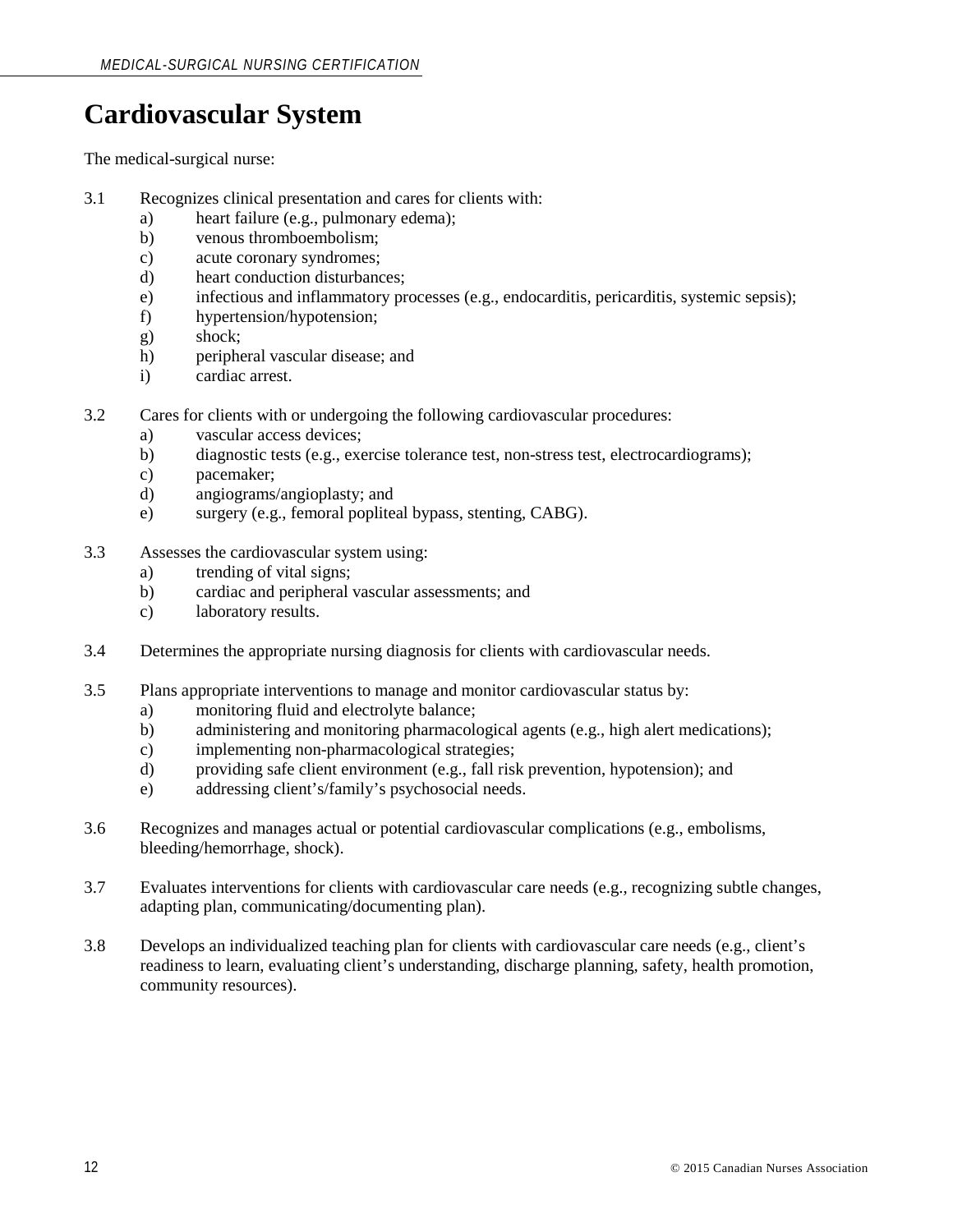## **Respiratory System**

- 4.1 Recognizes clinical presentation and cares for clients with:
	- a) partial or complete airway obstruction (e.g., foreign bodies, mucus plugs);
	- b) restrictive lung diseases (e.g., pneumonia);
	- c) obstructive lung diseases (e.g., COPD, emphysema, asthma);
	- d) interstitial lung diseases (e.g., cystic fibrosis);
	- e) pulmonary emboli;
	- f) empyema/pleural effusion;
	- g) sleep apnea;
	- h) hemo/pneumothorax and atelectasis; and
	- i) cancer (e.g., lung, esophageal).
- 4.2 Cares for clients with or undergoing the following procedures:
	- a) chest tube (e.g., insertion, removal);
	- b) pleurocentesis;
	- c) pleurodesis;
	- d) diagnostic tests (e.g., bronchoscopy, pulmonary function test); and
	- e) surgery (e.g., lobectomy, tracheostomy, pneumonectomy, thoracotomy).
- 4.3 Assesses the respiratory system using:
	- a) trending of vital signs;
	- b) arterial blood gases;
	- c) respiratory assessments; and
	- d) laboratory results.
- 4.4 Determines the appropriate nursing diagnosis for clients with respiratory needs.
- 4.5 Plans appropriate interventions to manage and monitor respiratory status by:
	- a) maintaining adequate airway including non-invasive positive pressure ventilation devices (e.g., CPAP, Bi-PAP);
	- b) optimizing gaseous exchange (e.g., positioning, mobilizing, pain management, oxygen, incentive spirometry);
	- c) administering and monitoring pharmacological agents;
	- d) monitoring fluid and electrolyte balance;
	- e) implementing non-pharmacological strategies;
	- f) providing safe client environment (e.g., fall risk prevention, isolation precautions); and
	- g) addressing client's/family's psychosocial needs.
- 4.6 Recognizes and manages actual or potential respiratory complications (e.g., embolisms, bleeding/hemorrhage, infection).
- 4.7 Evaluates interventions for clients with respiratory care needs (e.g., recognizing subtle changes, adapting plan, communicating/documenting plan).
- 4.8 Develops an individualized teaching plan for clients with respiratory care needs (e.g., client's readiness to learn, evaluating client's understanding, discharge planning, safety, health promotion, community resources).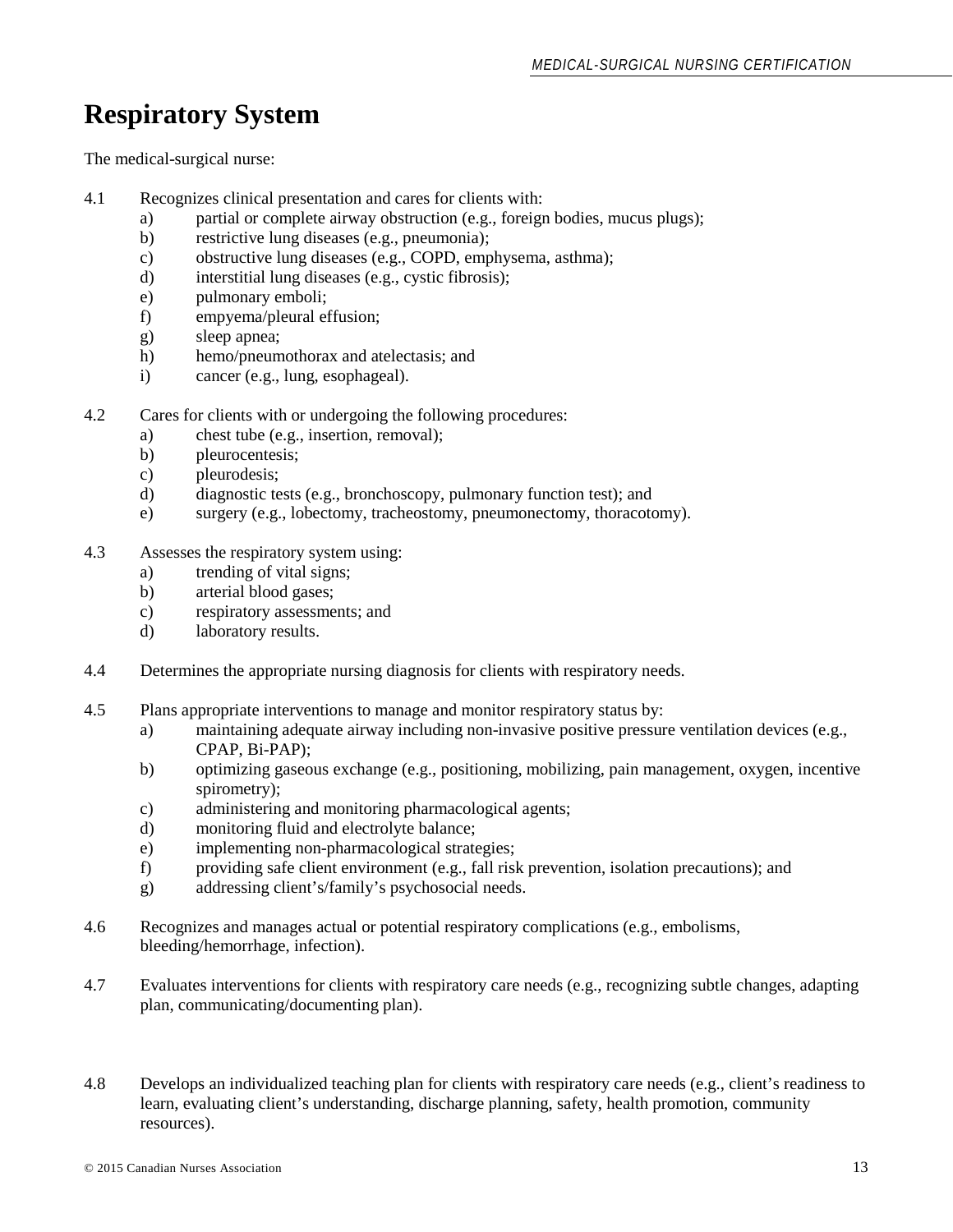## **Gastrointestinal System**

- 5.1 Recognizes clinical presentation and cares for clients with:
	- a) mechanical gastrointestinal disorders (e.g., bowel obstruction, constipation/diarrhea, hernia, dysphagia);
	- b) gastrointestinal/dietary disorders (e.g., pancreatitis, GERD, appendicitis, pernicious anemia);
	- c) liver diseases (e.g., cirrhosis, hepatic failure);
	- d) inflammatory bowel diseases (e.g., Crohn's disease, ulcerative colitis, diverticulitis);
	- e) gallbladder diseases (e.g., cholelithiasis, cholecystitis);
	- f) gastrointestinal bleeds (e.g., esophageal varices, peptic ulcers, upper and lower bleeds); and
	- g) cancer (e.g., bowel, pancreatic).
- 5.2 Cares for clients undergoing the following gastrointestinal procedures:
	- a) diagnostic imaging (e.g., upper and lower GI series);
	- b) scopes (e.g., gastroscope, sigmoidoscope, colonoscope, ERCP);
	- c) insertion of enteral feeding tubes (e.g., PEG);
	- d) paracentesis; and
	- e) surgery (e.g., ostomies, resections, bariatric).
- 5.3 Assesses the gastrointestinal system using:
	- a) trending of vital signs;
	- b) weight gain/loss;
	- c) abdominal assessments;
	- d) nutritional assessments; and
	- e) laboratory results.
- 5.4 Determines the appropriate nursing diagnosis for clients with gastrointestinal needs.
- 5.5 Plans appropriate interventions to manage and monitor gastrointestinal health by:
	- a) optimizing gastrointestinal function;
	- b) managing nasogastric tubes, enteral feeding, drains and ostomies;
	- c) performing abdominal assessment (e.g., rigidity, distention, tenderness);
	- d) administering and monitoring pharmacological agents;
	- e) implementing non-pharmacological strategies;
	- f) providing and monitoring nutritional support (e.g., total parenteral nutrition, therapeutic diets);
	- g) monitoring fluid and electrolyte balance;
	- h) providing safe client environment (e.g., fall risk prevention, safe patient handling); and
	- i) addressing client's/family's psychosocial needs.
- 5.6 Recognizes and manages actual or potential gastrointestinal complications (e.g., obstructions, paralytic ileus, wound dehiscence/evisceration, perforation).
- 5.7 Evaluates interventions for clients with gastrointestinal care needs (e.g., recognizing subtle changes, adapting plan, communicating/documenting plan).
- 5.8 Develops an individualized teaching plan for clients with gastrointestinal care needs (e.g., client's readiness to learn, evaluating client's understanding, discharge planning, safety, health promotion, community resources).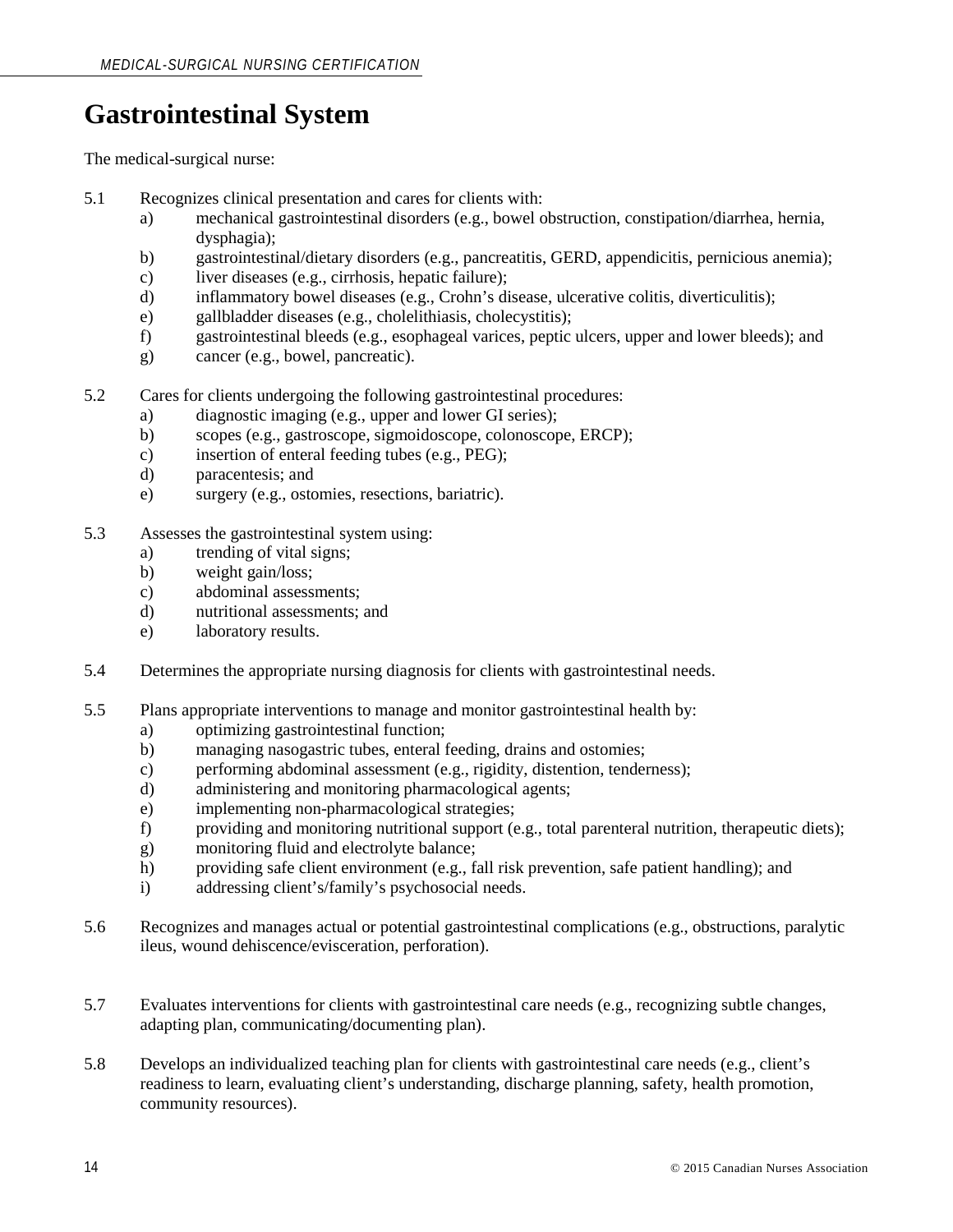## **Genitourinary and Reproductive Systems**

- 6.1 Recognizes clinical presentation and cares for clients with:
	- a) acute/chronic renal failure (e.g., rhabdomyolysis);
	- b) infections (e.g., UTI, glomerulonephritis, pyelonephritis, prostatitis, cystitis);
	- c) incontinence, urinary retention and obstruction;
	- d) benign prostatic hypertrophy;
	- e) prolapse;
	- f) urolithiasis; and
	- g) cancer (e.g., renal, prostate, ovarian, breast).
- 6.2 Cares for clients undergoing the following procedures:
	- a) diagnostic imaging/procedure (e.g., IVP, cystoscopy);
	- b) urinary diversions (e.g., neobladder, ileal conduit);
	- c) continuous bladder irrigation (CBI);
	- d) tubes and drains (e.g., nephrostomy, suprapubic, urethral);
	- e) dialysis (e.g., peritoneal, hemodialysis);
	- f) nephrectomy;
	- g) male-specific surgical procedures (e.g., TURP, radical prostatectomy, orchiectomy);
	- h) female-specific surgical procedures (e.g., mastectomy, lumpectomy, hysterectomy, transvaginal taping, uterine artery embolization); and
	- i) reconstructions (e.g., breast, urologic).
- 6.3 Assesses the genitourinary and/or reproductive systems using:
	- a) trending of vital signs;
	- b) intake/output;
	- c) urine/vaginal flow characteristics;
	- d) voiding patterns; and
	- e) laboratory results.
- 6.4 Determines the appropriate nursing diagnosis for clients with genitourinary and reproductive needs.
- 6.5 Plans appropriate interventions to manage and monitor genitourinary and/or reproductive status by:
	- a) optimizing genitourinary function (e.g., early catheter removal, bladder training);
	- b) assessing the effects of nephrotoxic agents or delayed clearance (e.g., diuretics, vasopressors, antibiotics, radiographic dyes);
	- c) administering and monitoring pharmacological agents;
	- d) implementing non-pharmacological strategies;
	- e) monitoring fluid and electrolyte balance;
	- f) providing safe client environment (e.g., fall risk prevention, infection control); and
	- g) addressing client's/family's psychosocial needs (e.g., body image, sexuality, impotence issues).
- 6.6 Recognizes and manages actual or potential genitourinary and/or reproductive complications (e.g., bleeding/hemorrhage, shock, infection).
- 6.7 Evaluates interventions for clients with genitourinary and/or reproductive care needs (e.g., recognizing subtle changes, adapting plan, communicating/documenting plan).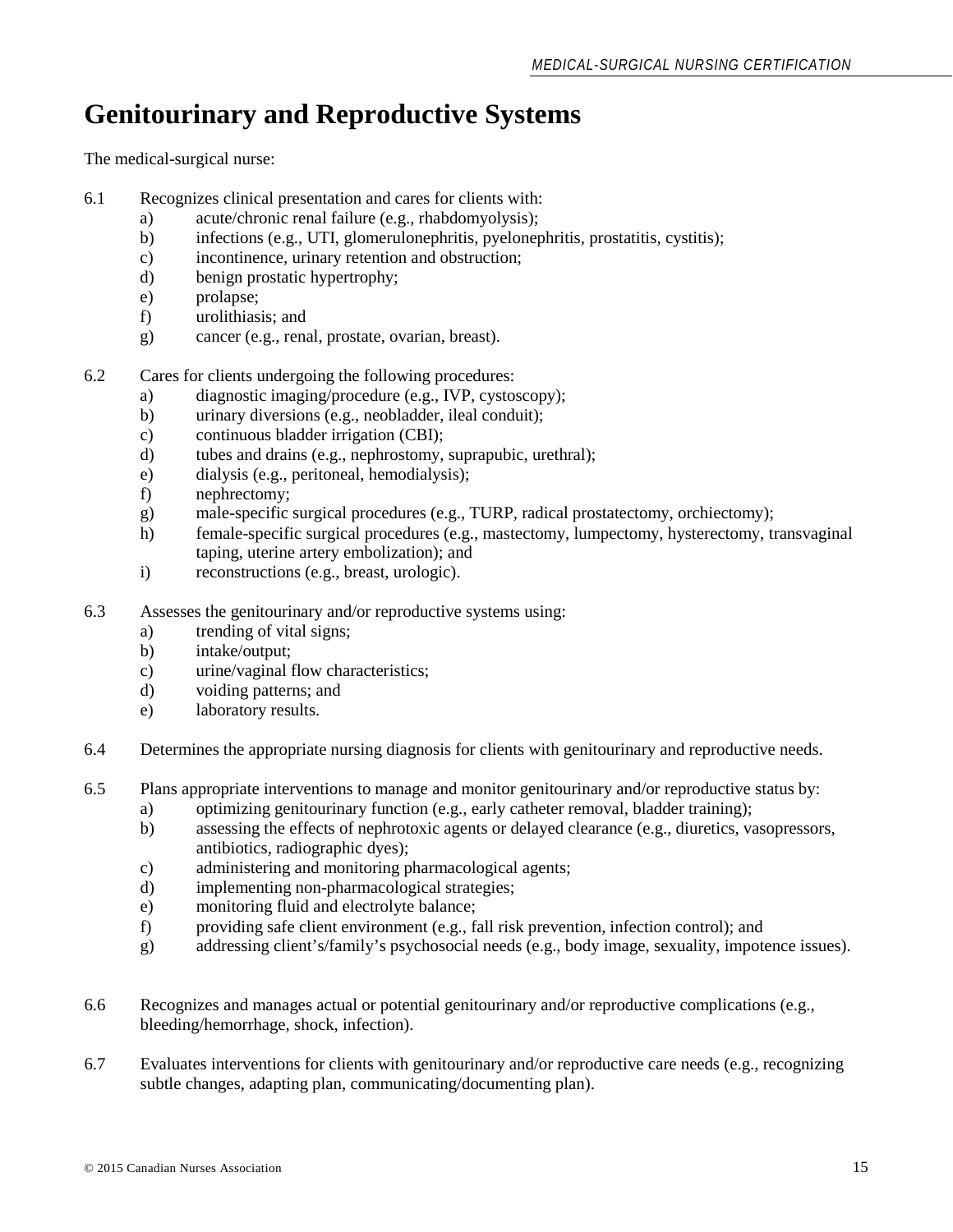6.8 Develops an individualized teaching plan for clients with genitourinary and/or reproductive care needs (e.g., client's readiness to learn, evaluating client's understanding, discharge planning, safety, health promotion, community resources).

## **Musculoskeletal and Integumentary Systems**

- 7.1 Recognizes clinical presentation and cares for clients with:
	- a) osteoarthritis;
	- b) pathological/traumatic fractures (e.g., osteoporosis, falls);
	- c) muscle, soft tissue and/or ligament injuries;
	- d) infections (e.g., necrotizing fasciitis, cellulitis, osteomyelitis, abscesses);
	- e) skin conditions (e.g., psoriasis, dermatitis, eczema);
	- f) ulcers (e.g., pressure, venous, arterial); and
	- g) cancers (e.g., skin, bone).
- 7.2 Cares for clients with or undergoing the following:
	- a) joint replacements;
	- b) casts/braces (e.g., backslabs, splints);
	- c) internal/external fixations (e.g., traction, pinning, plating, fusions);
	- d) amputations;
	- e) wounds (e.g., surgical wounds, skin grafts, pressure ulcers, burns); and
	- f) biopsies.
- 7.3 Assesses the musculoskeletal/integumentary system using:
	- a) rending of vital signs;
	- b) neuro/peripheral vascular assessments;
	- c) skin assessments;
	- d) mobility assessments; and
	- e) laboratory results.
- 7.4 Determines the appropriate nursing diagnosis for clients with musculoskeletal and integumentary needs.
- 7.5 Plans appropriate interventions to manage and monitor musculoskeletal or integumentary status by:
	- a) administering and monitoring pharmacological agents;
	- b) implementing non-pharmacological strategies;
	- c) monitoring fluid and electrolytes balance;
	- d) managing changes in neurovascular assessment;
	- e) managing assistive devices (e.g., braces, walkers, prostheses);
	- f) promoting healthy skin (e.g., pressure redistribution strategies);
	- g) managing wounds (e.g., negative pressure therapy, wound care protocol);
	- h) promoting optimal nutrition;
	- i) providing safe client environment (e.g., fall risk prevention, use of Braden Scale, safe patient handling); and
	- j) addressing client's/family's psychosocial needs (e.g., body image).
- 7.6 Manages actual or potential musculoskeletal/integumentary complications (e.g., embolisms, bleeding/hemorrhage, infection, compartment syndrome).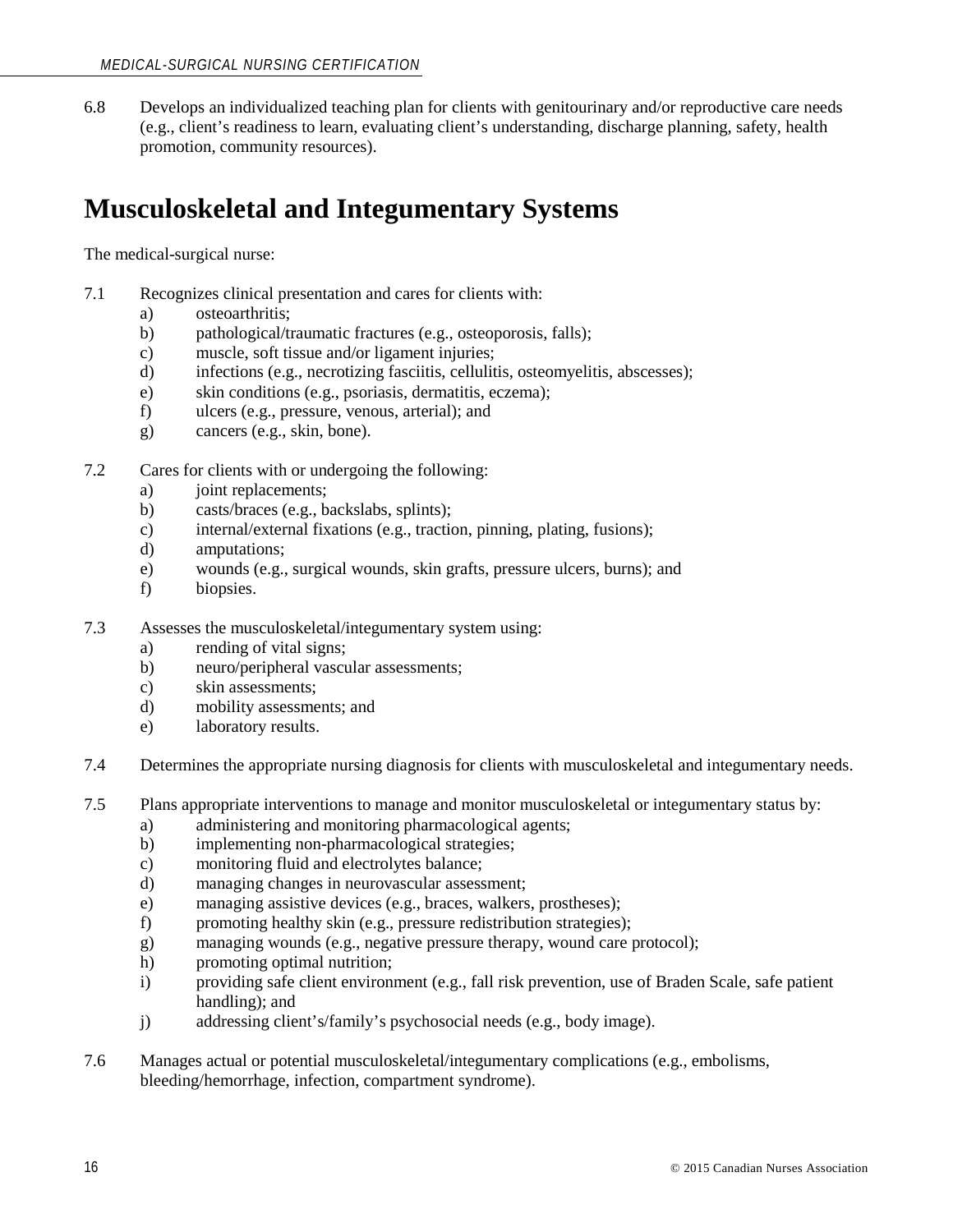- 7.7 Evaluates interventions for clients with musculoskeletal/integumentary care needs (e.g., recognizing subtle changes, adapting plan, communicating/documenting plan).
- 7.8 Develops an individualized teaching plan for clients with musculoskeletal/integumentary care needs (e.g., client's readiness to learn, evaluating client's understanding, discharge planning, safety, health promotion, community resources).

## **Immunological, Hematological and Endocrinological Systems**

- 8.1 Recognizes clinical presentation and cares for clients with:
	- a) diabetes;
	- b) thyroid conditions;
	- c) adrenal gland conditions (e.g., Addison's disease, Cushing's syndrome, syndrome of inappropriate antidiuretic hormone (SIADH), diabetes insipidus);
	- d) blood dyscrasia (e.g., multiple myeloma, hemophilia, anemia, sickle cell crisis, polycythemia, thrombocytopenia);
	- e) immunosuppression;
	- f) autoimmune disorder (e.g., rheumatoid arthritis, systemic lupus erythematosus, gout); and
	- g) cancers (e.g., leukemia, lymphoma).
- 8.2 Cares for clients with or undergoing the following:
	- a) thyroidectomy;
	- b) anti-neoplastic agents;
	- c) bone marrow aspirate; and
	- d) blood and blood product transfusion.
- 8.3 Assesses the immunological, hematological or endocrinological systems using:
	- a) trending of vital signs;
	- b) skin inspection;
	- c) weight gain/loss;
	- d) nutritional assessments;
	- e) neuro/peripheral vascular assessments; and
	- f) laboratory results.
- 8.4 Determines the appropriate nursing diagnosis for clients with immunological, hematological or endocrinological needs.
- 8.5 Plans appropriate interventions to manage and monitor hematological or endocrinological status by:
	- a) managing blood glucose levels;
	- b) administering blood and blood products;
	- c) administering and monitoring pharmacological agents (e.g., cytotoxic agents, insulin pumps);
	- d) implementing non-pharmacological strategies;
	- e) initiating precautions (e.g., isolation);
	- f) promoting optimal nutrition;
	- g) providing and promoting safe client environment (e.g., infection prevention and control, fall risk prevention, personal protective equipment (PPE)); and
	- h) addressing client's/family's psychosocial needs.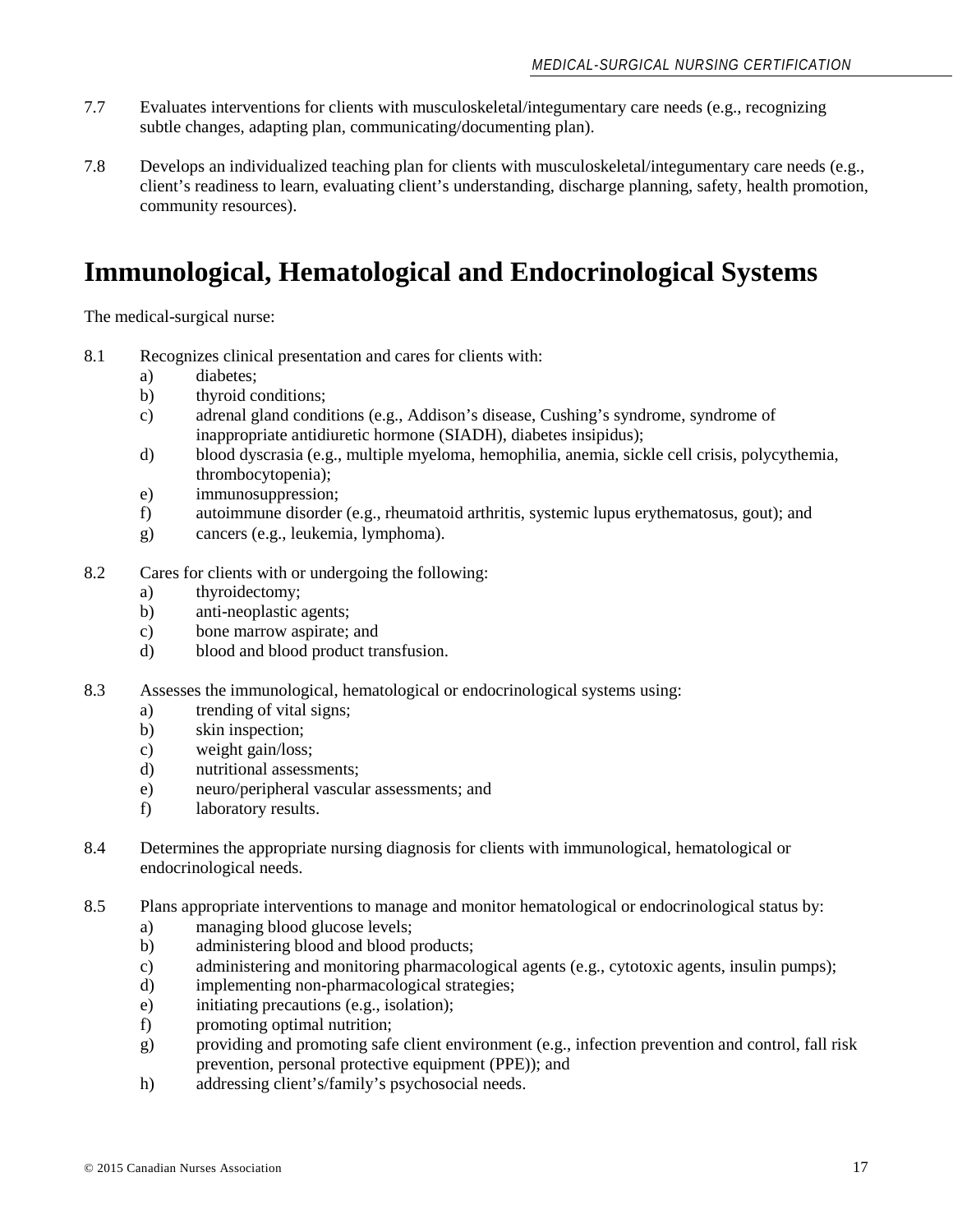- 8.6 Recognizes and manages actual or potential immunological, hematological or endocrinological complications (e.g., allergies, bleeding/hemorrhage, septic shock, infection).
- 8.7 Evaluates interventions for clients with immunological, hematological or endocrinological care needs (e.g., recognizing subtle changes, adapting plan, communicating/documenting plan).
- 8.8 Develops an individualized teaching plan for clients with immunological, hematological or endocrinological care needs (e.g., client's readiness to learn, evaluating client's understanding, discharge planning, medication regimens, health promotion, community resources).

## **Infectious Diseases**

- 9.1 Recognizes clinical presentation and cares for clients with:
	- a) drug-resistant organisms (e.g., MRSA, VRE, *C. difficile*, ESBL);
	- b) non-communicable infections (e.g., necrotizing fasciitis, cellulitis);
	- c) communicable infections (e.g., hepatitis, HIV/AIDS);
	- d) severe respiratory infection (e.g., SARS, TB, influenza);
	- e) systemic inflammatory response syndrome (e.g., sepsis);
	- f) emerging infections (e.g., hemorrhagic fevers, bioterrorism agents); and
	- g) sexually transmitted infections (e.g., chlamydia, gonorrhea, syphilis).
- 9.2 Cares for clients with or undergoing the following:
	- a) diagnostic tests (e.g., swabs, blood cultures);
	- b) wounds (e.g., grafts, surgical debridements); and
	- c) infection control precautions (e.g., isolation, condoms, hand hygiene).
- 9.3 Assesses client risk factors related to infectious diseases (e.g., lifestyle, previous hospitalization, laboratory results).
- 9.4 Determines the appropriate nursing diagnosis for clients with infectious disease care needs.
- 9.5 Plans appropriate interventions to manage and monitor clients with infectious disease by:
	- a) initiating and maintaining isolation precautions for nurse and/or family;
	- b) notifies appropriate infection prevention and control practitioner and/or public health agency;
	- c) specimen collection;
	- d) administering and monitoring pharmacological agents;
	- e) implementing non-pharmacological strategies;
	- f) providing safe client environment (e.g., personal protective equipment (PPE), fall risk prevention); and
	- g) managing psychosocial implications of living with communicable disease.
- 9.6 Recognizes and manages actual or potential complications related to infectious diseases (e.g., allergies, systemic complications, shock).
- 9.7 Evaluates interventions for clients with infectious disease care needs (e.g., recognizing subtle changes, adapting plan, communicating/documenting plan).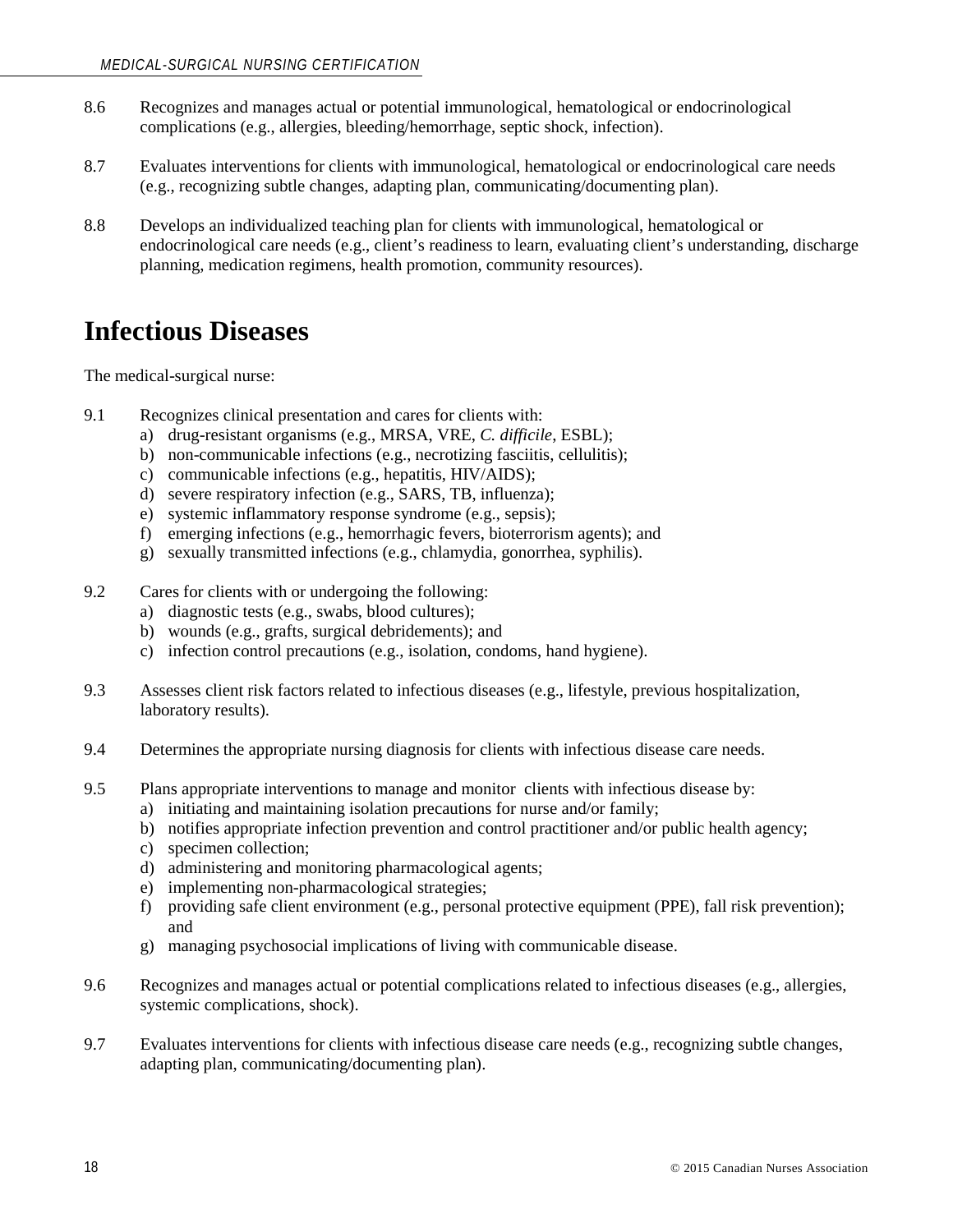9.8 Develops an individualized teaching plan for clients with infectious disease care needs (e.g., client's readiness to learn, evaluating client's understanding, discharge planning, medication regimens, health promotion, community resources).

## **Pain**

- 10.1 Recognizes clinical presentation and cares for clients with acute or chronic:
	- a) neuropathic pain (e.g., trigeminal pain, phantom limb);
	- b) visceral pain (e.g., referred pain);
	- c) somatic pain (e.g., sprains, lacerations); and
	- d) psychogenic pain (e.g., emotional distress).
- 10.2 Cares for clients with or undergoing the following:
	- a) patient-controlled analgesia (PCA);<br>b) nerve blocks;
	- nerve blocks;
	- c) epidurals; and
	- d) intrathecals.
- 10.3 Assesses pain (e.g., functional limitations, physical examinations, psychosocial evaluations, pain scales, vital signs, pain history, pain management, subjective health status).
- 10.4 Determines the appropriate nursing diagnosis for clients with pain care needs.
- 10.5 Plans appropriate interventions to manage and monitor clients dealing with pain by:
	- a) implementing and reassessing pain management regimens (e.g., breakthrough, mode of delivery);
	- b) administering adjuvant therapies (e.g., tricyclic antidepressants, anticonvulsants, sedatives);
	- c) implementing non-pharmacological therapies (e.g., relaxation, deep breathing, massage);
	- d) managing and monitoring side effects (e.g., constipation, nausea); and
	- e) addressing client's/family's psychosocial needs (e.g., palliative/end-of-life care, cultural care, spiritual care).
- 10.6 Recognizes and manages actual or potential complications related to pain (e.g., allergies/sensitivities, respiratory distress).
- 10.7 Evaluates interventions for clients with pain care needs (e.g., age-related medication considerations, recognizing subtle changes, adapting plan, communicating/documenting plan).
- 10.8 Develops an individualized teaching plan for clients experiencing pain (e.g., client's readiness to learn, evaluating client's understanding, discharge planning, elimination, medication regimens, end-of-life care, health promotion, community resources).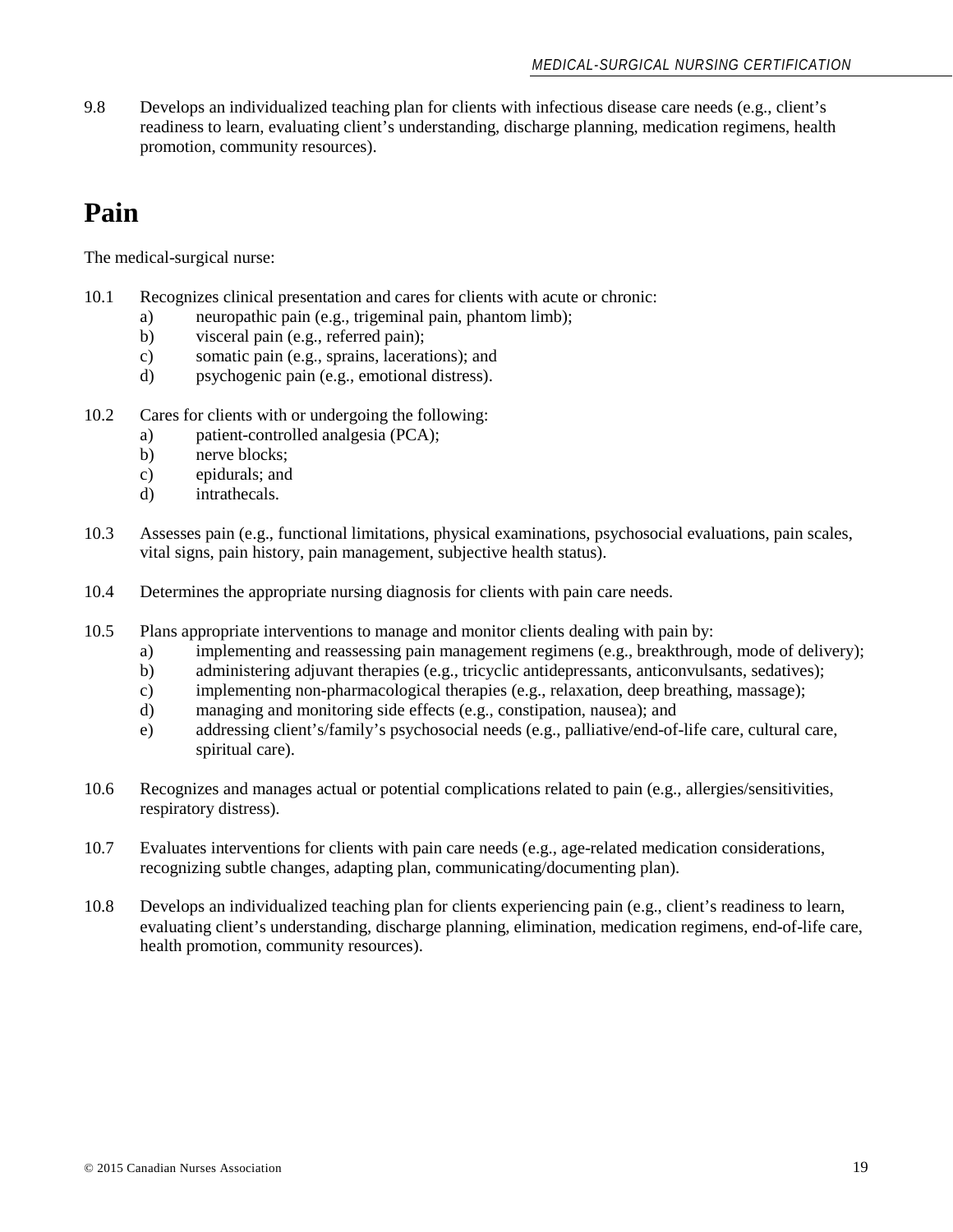## **Mental Health**

- 11.1 Recognizes clinical presentation of and cares for clients with:
	- a) delirium;
	- b) dementia;
	- c) depression; and
	- d) substance dependency (e.g., alcohol, illicit drugs, prescription drugs, cigarettes).
- 11.2 Assesses the mental health of clients using:
	- a) trending of vital signs;
	- b) screening tools (e.g., neurocognitive, affective, psychosocial);
	- c) medication history; and
	- d) laboratory results.
- 11.3 Determines the appropriate nursing diagnosis for clients with mental health care needs.
- 11.4 Plans appropriate interventions to manage and monitor mental health status by:
	- a) utilizing behaviour management techniques;
	- b) promoting the client's independence and capabilities;
	- c) providing safe client environment (e.g., crisis intervention, environmental modifications, constant care, minimizing risk factors, least restraints);
	- d) administering and monitoring pharmacological agents; and
	- e) implementing non-pharmacological agents to manage underlying cause of behaviours (e.g., therapeutic communication, complementary therapies, family involvement, visualization, relaxation techniques, support groups).
- 11.5 Recognizes and manages actual or potential complications related to mental health (e.g., safety, withdrawal, seizures, suicide, violence/aggression).
- 11.6 Evaluates interventions for clients with mental health care needs (e.g., age-related medication considerations, recognizing subtle changes, adapting plan, communicating/documenting plan).
- 11.7 Develops an individualized teaching plan for clients with mental health care needs (e.g., client's and/or family's readiness to learn, evaluating client's understanding, discharge planning, medication regimens, health promotion, community support).